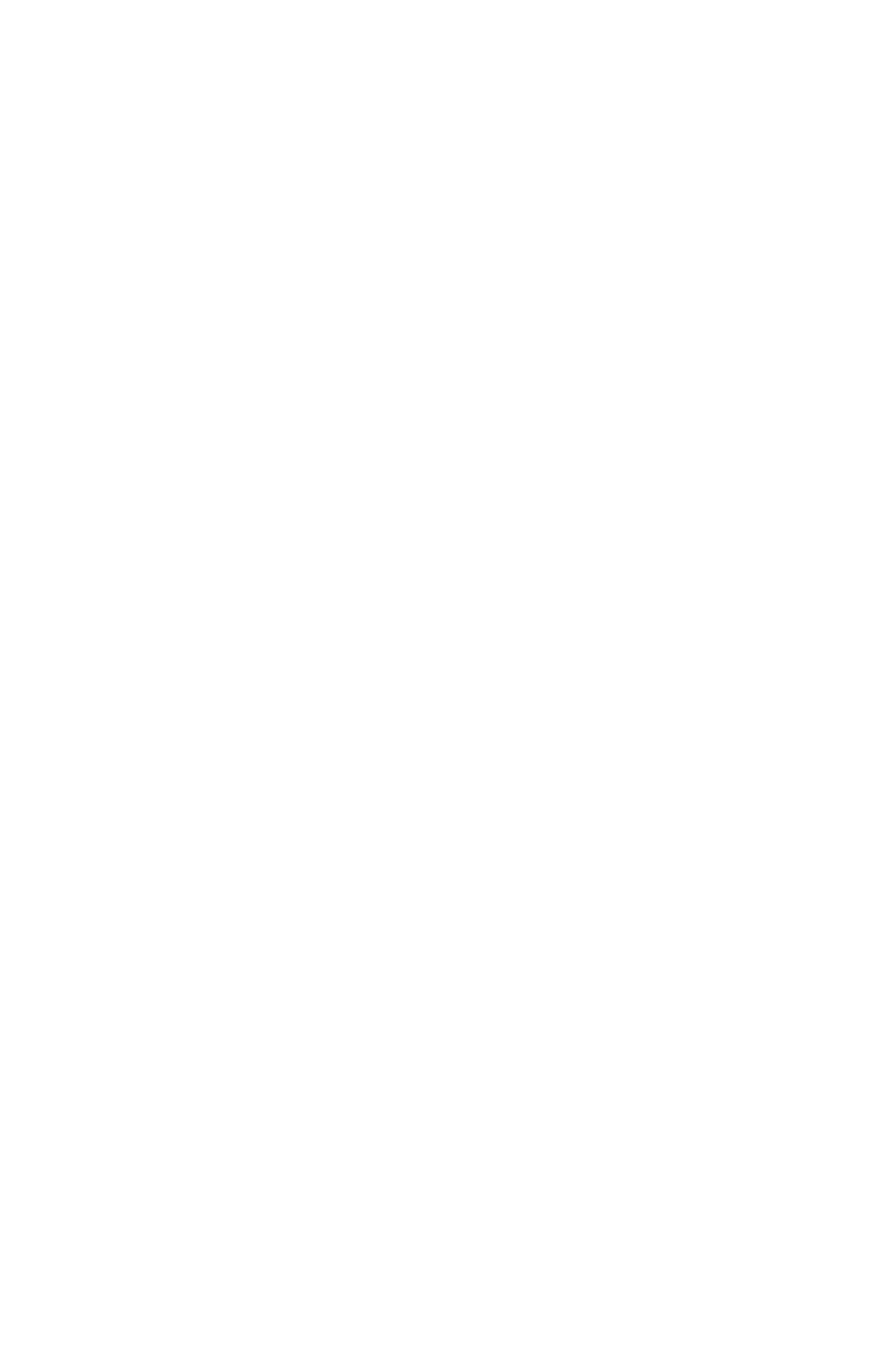# Index

- 2 Introduction
- 3 Rental Information
- 6 Breakfast & Meeting Starters
- 8 Appetizers & Desserts
- 10 Special Buffets
- 12 Dinners Buffet & Family Style
- 14 Signature Menu Plated Entree Selections
- 16 Beverages

*All food & beverage items on the menu are subject to 15% service charge and all applicable sales tax. All pricing subject to change until confirmed on a signed contract, containing the menu selection. 2/4/2021*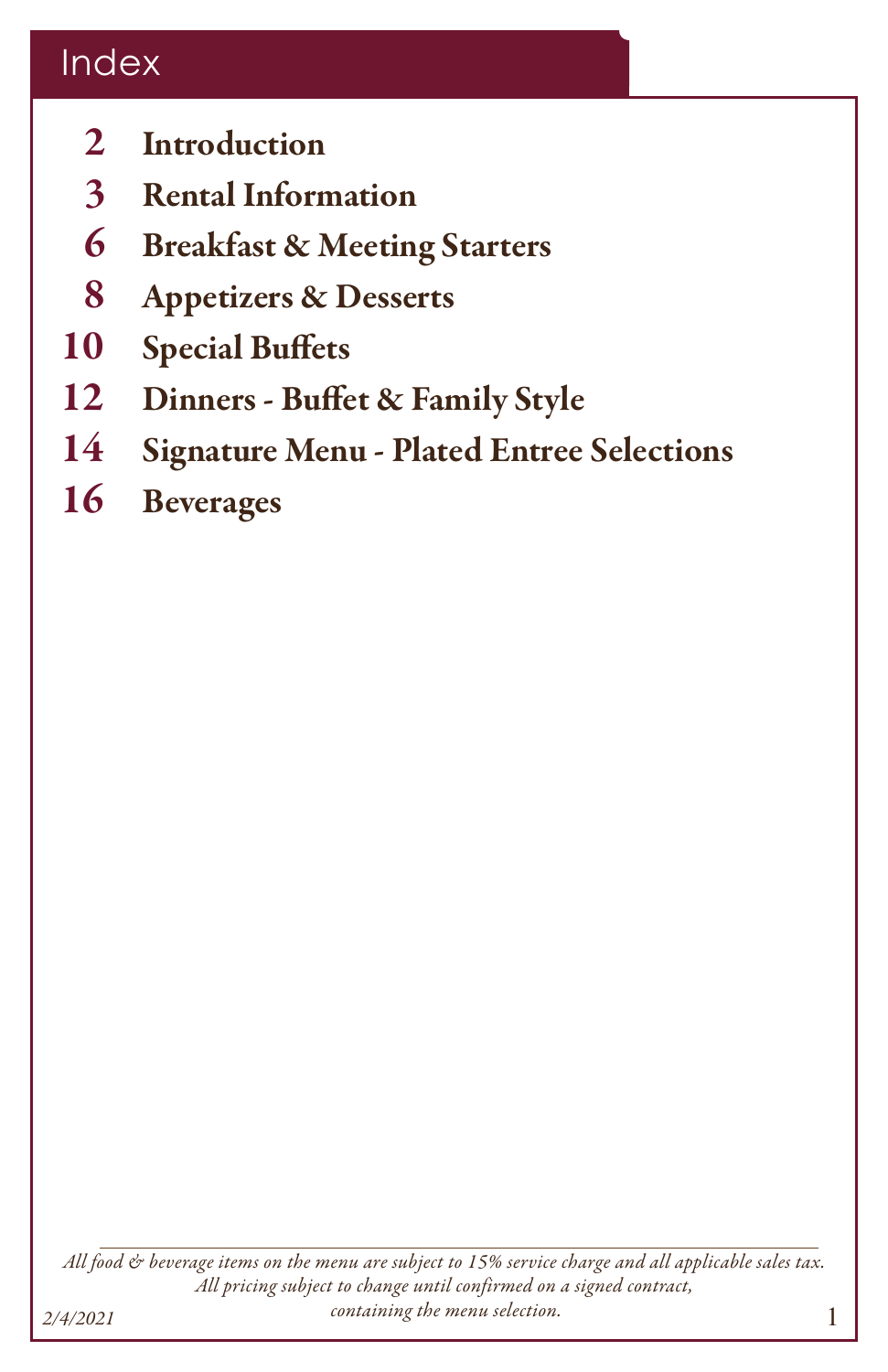# Banquets and Conferences

Sauder Village, a blend of warmth and sophistication, is a full service banquet and conference destination located in Northwest Ohio. This 235-acre complex includes the Sauder Heritage Inn, Historic Sauder Village, Founder's Hall, the Barn Restaurant, Doughbox Bakery and Sauder Store & Outlet and the Campground.

Sauder Village would be pleased to welcome your group to any one of our fine conference areas. From wedding receptions and family reunions to corporate meetings and trade shows, Sauder Village's experience and expertise in event planning will help to provide that added touch to make your event memorable.

Let our knowledgeable staff help you with the details. We can customize your event to fit your group's needs. Whether you are hosting a business meeting, banquet, a fabulous fundraising gala or that fairy tale wedding, we will always do everything possible to make your event more than imagined. For more details and to make reservations, please contact Group Sales/Banquet & Catering Department at 419/445-9709 or 800/590-9755 Ext 3068.

*All food & beverage items on the menu are subject to 15% service charge and all applicable sales tax. All pricing subject to change until confirmed on a signed contract, containing the menu selection. 2/4/2021*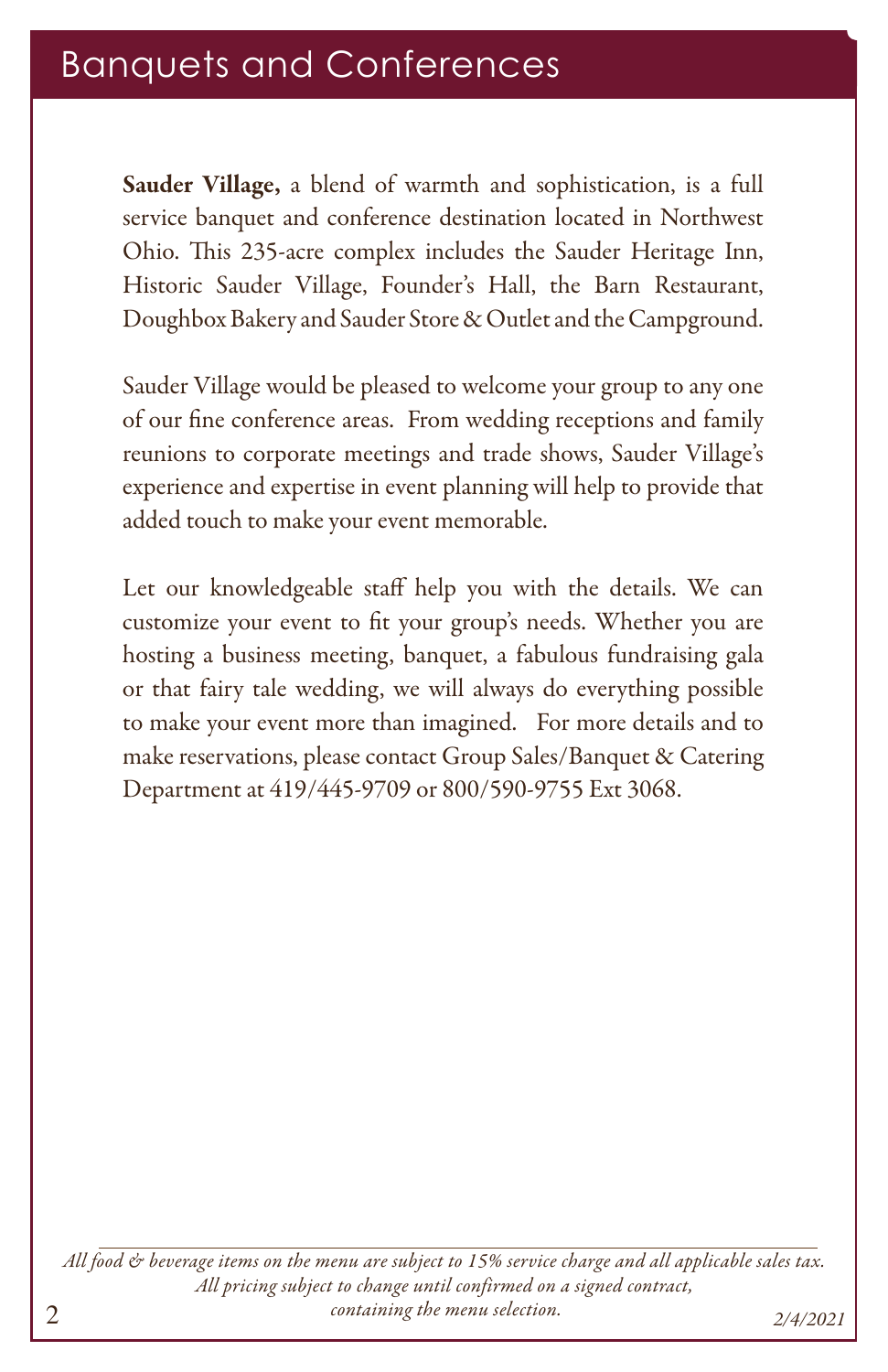# Rental Information

# **Facilities**

Founder's Hall is a multi-purpose facility that can be used for almost any type of event. Depending on the type of set-up, Founder's Hall may seat up to 760 for a meal or meeting and up to 1,000 for a seminar or concert.

- ◆Rental Fee please call for current fee amount; Use of stage at an additional fee.
- ◆Rental Fee includes: Setup and Tear down of the tables and chairs, removal of trash and heating/AC.
- ◆A \$1200.00 deposit will be required at the time of booking to secure a date. This deposit is non-refundable.
- ◆All food will be provided by the Sauder Village Catering Staff. No outside food or beverages permitted at Founder's Hall for any events.
- ◆A Sauder Village Audio Technician is required for all events using the Sauder Village Sound System. A fee is charged for the first 4-hour time period with an additional charge per hour thereafter.

#### Dance Floor Rental

| $27'$ x $27'$ | $21'$ x 21'      | $15' \times 15'$ |
|---------------|------------------|------------------|
| $24'$ x $24'$ | $18' \times 18'$ |                  |
|               |                  |                  |

3' x 3' panels *(81 panels total)*

# Sauder Heritage Inn

The Homestead Room at the Inn can be used for almost any event. Depending on the type of set-up, this room may seat up to 80-90 guests for a meal or meeting and up to 200 guests for theater style.

- ◆Rental fee for 1/2 of the room please call for current fee amount
- ◆Rental fee for the entire room please call for current fee amount
- ◆There is a full day rent cancellation fee if an event is cancelled within six months of the event.

#### The Gathering Room at the Inn can be used for almost any event.

Depending on the type of set-up, this room may seat up to 80-90 for a meal or meeting and up to 200 for theater style. Although outside catering is not permitted, those renting it may bring food into this room.

- ◆Rental fee please call for current fee amount
- ◆There is a full day rent cancellation fee if an event is cancelled within six months of the event.

*All food & beverage items on the menu are subject to 15% service charge and all applicable sales tax. All pricing subject to change until confirmed on a signed contract, containing the menu selection. 2/4/2021*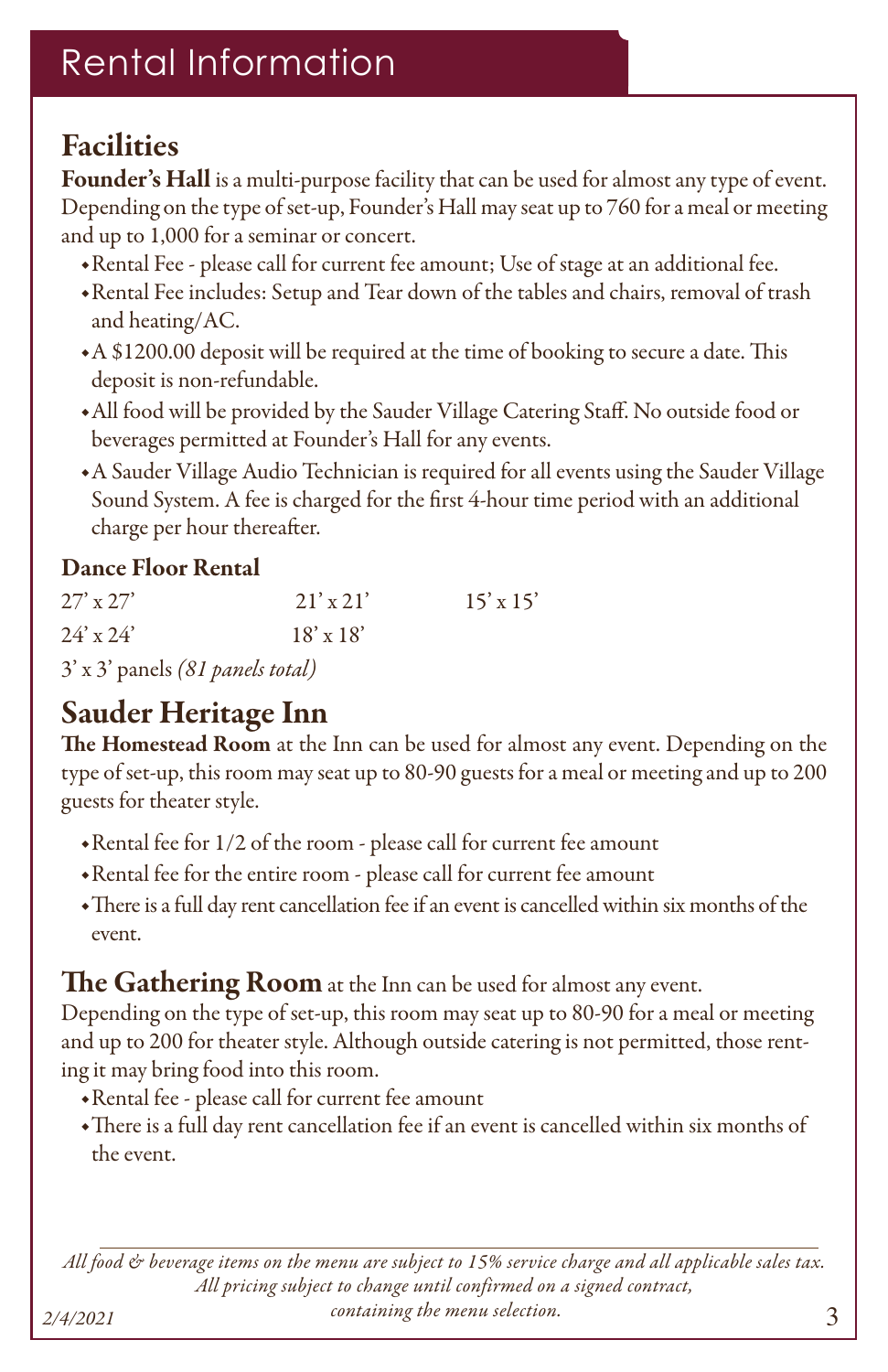### Rental Information, cont.

The Heritage Room at the Inn can be used for almost any event.

Depending on the type of set-up, this room may seat up to 30 people for a meal or 30 for theater style. Although outside catering is not permitted, those renting it may bring food into this room.

- ◆Rental fee please call for current fee amount
- ◆There is a full day rent cancellation fee if an event is cancelled within six months of the event.

The Board Room at the Inn will be set-up for a boardroom style meeting and can accommodate groups of up to 8 people. Although outside catering is not permitted, those renting it may bring food into this room.

- ◆Rental fee please call for current fee amount
- ◆There is a full day rent cancellation fee if an event is cancelled within six months of the event.

# Additional Services

#### Portable Staging/Platforms

Staging is in 4' X 4' panels at an additional fee. These services require an additional set-up fee.

#### Example of sizes...

4

48" legs *(level with stage)* largest is 40' x 8' *(may go wider or smaller)* 36" legs 16' x 16' or 12' x 20' 12" legs largest is 8' x 12' *(may go wider or smaller)*

#### The following is a complete listing of the audio/visual equipment we have to offer:

| Screen     | <b>TV/VCR</b>                     |
|------------|-----------------------------------|
| Flip Chart | White Board                       |
| VCR/DVD    | Projector (based on availability) |

Laser pointer and easels upon request *(based on availability)* A speaker's microphone is provided upon request at no charge

Each skirted table at an additional charge Table Linens at an an additional charge *(applies when meal not included)*  Cake cutting service is available for \$100.00. This will include cutting of cake, napkins, plates, forks.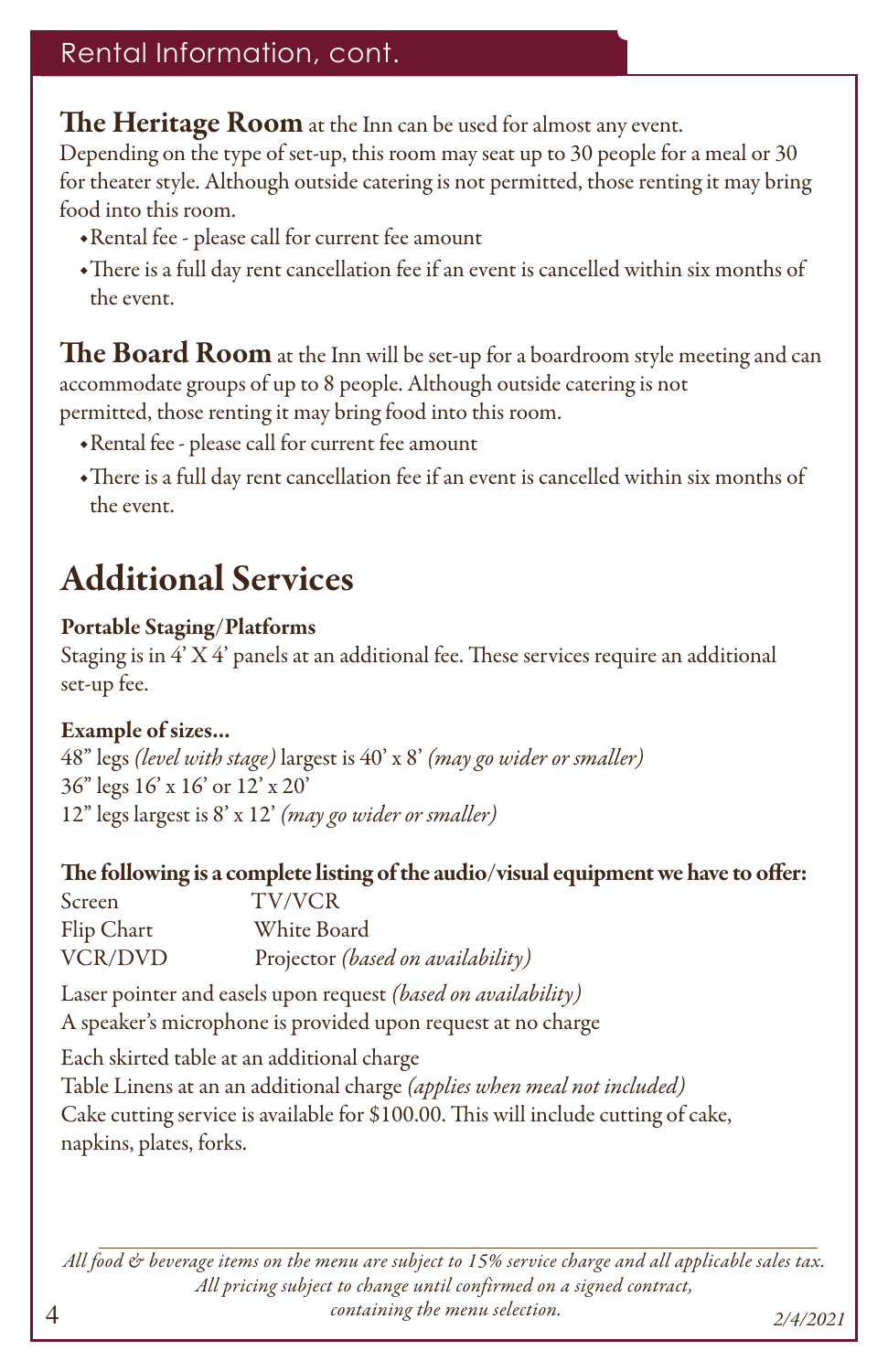# Additional Information

- ◆Additional fees will be added for the use of table linens, display screens, portable staging, divider panels, dance flooring and audio/visual equipment.
- ◆If additional setups or takedowns are needed, an additional fee will be charged for Meeting Rooms at the Sauder Heritage Inn and for Founder's Hall.
- ◆Sauder Village is a completely smoke-free facility. Smoking is allowed only outside the buildings.
- ◆Outside catering services are not permitted within our complex.
- ◆Because of fire regulations, we do not allow candles/open flames of any kind for decorations or any other use.
- ◆We ask that you do not use adhesives or push pins on the walls.
- ◆If you are a tax-exempt organization with a federal tax-exempt number, please let us know that information upon booking.
- ◆The use of confetti or "sprinkle decorations" is prohibited.
- ◆Sauder Village and Sauder Heritage Inn are liquor permit holders, and in accordance with the Ohio liquor laws, alcoholic beverages purchased off premises are not permitted in banquet rooms at the Inn or Founders Hall. This would include gift baskets/bags or items for a raffle/giveaway. Any alcohol that is not purchased on premises will be asked to be removed from the facility. Alcoholic beverages are available for purchase to registered guests at the front desk of the Inn Monday -

Saturday 10:00 a.m. - 2:00 a.m.; Sunday 10:00 a.m. - midnight.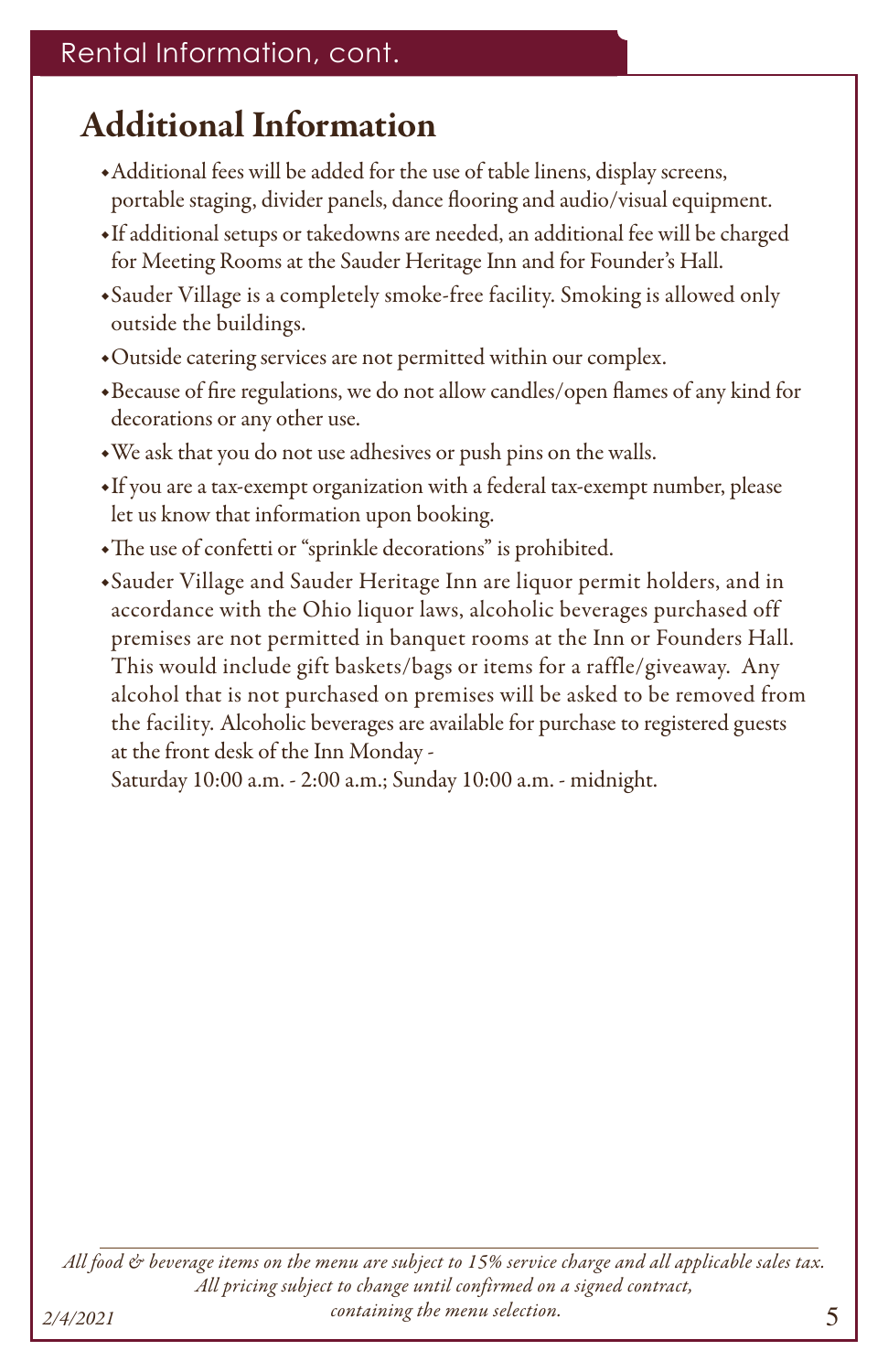# Breakfast & Meeting Starters

# Breakfast Buffets

*All Buffets will include Assorted Chilled Juices, Seasonal Fresh Fruit, Milk, Hot Tea, Regular and Decaffeinated Coffee.*

# Founder's Breakfast

Scrambled Eggs with Cheese, Home Fries, Sausage Gravy & Biscuits, Toast, Butter, Apple Butter and Jam. Choice of Meat: Bacon, Ham or Sausage Links.

Second meat choice of Bacon, Ham or Sausage Links may be added to the above Founder's Breakfast for an additional cost.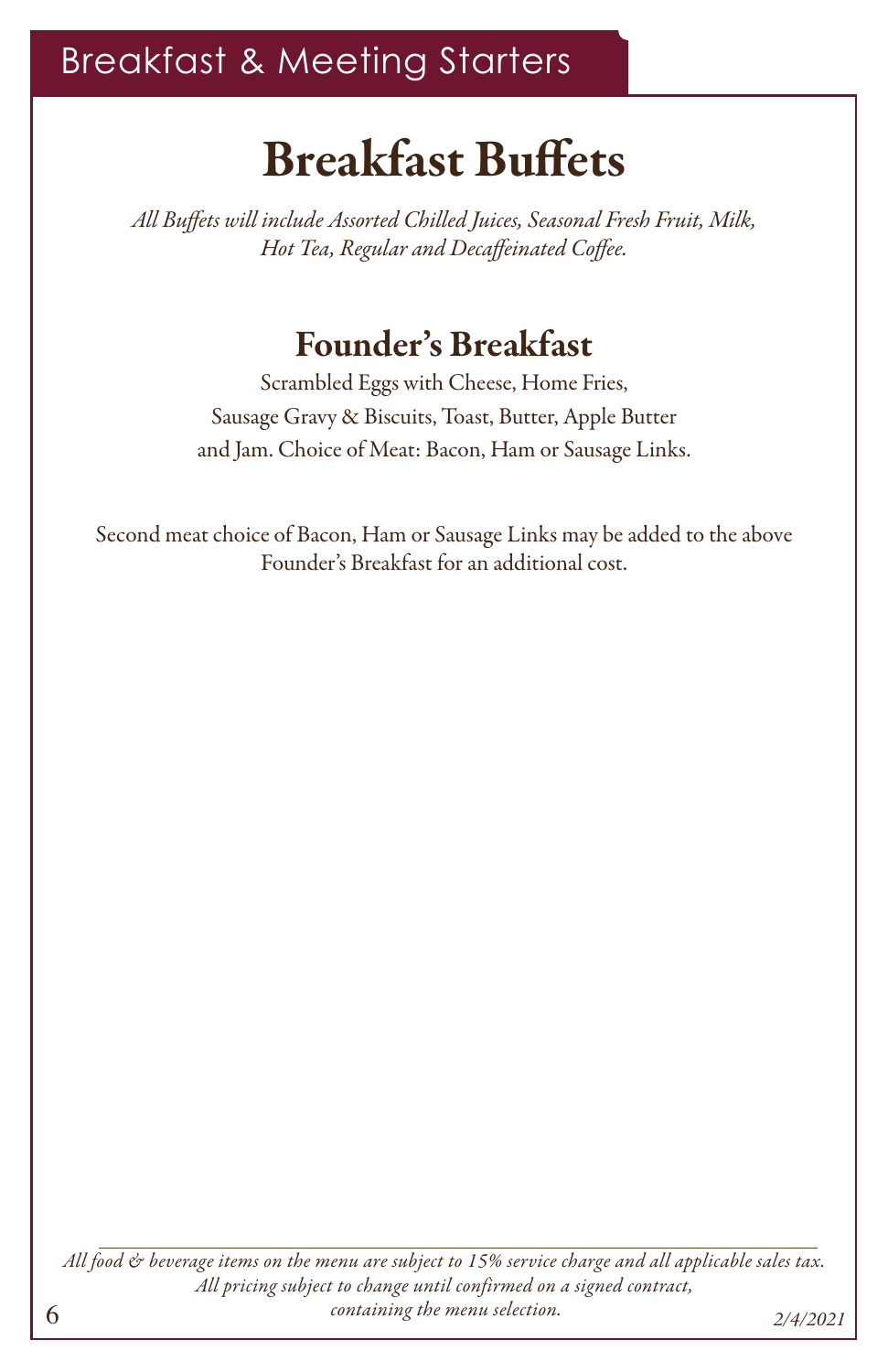# Meeting Starters

Assorted Bagels with Cream Cheese Assorted Muffins Coffee Cakes *(Blueberry, Sugar Cinnamon)* Cinnamon Brunch Rolls Pecan Brunch Rolls Assorted Doughnuts & Sweet Rolls Assorted Cookies *(Chocolate Chip, Peanut Butter, Ranger)* Deluxe Cookies *(Sugar, Mini Monster, Peanut Butter Blossom, M&M)* Mixed Nuts Party Mix Potato Chips & Dip Pretzels Bottled Water 16.9 Fluid oz Sodas 12 oz Can Hot Chocolate Packets Iced Tea 3 Gallons Lemonade 2 Gallons Complete Coffee Service *(Regular, Decaffeinated, Assorted Teas)*  Assorted Bottled Juices Medium Fresh Fruit Tray Large Fresh Fruit Tray Yogurt with Granola *(Strawberry, Blueberry)*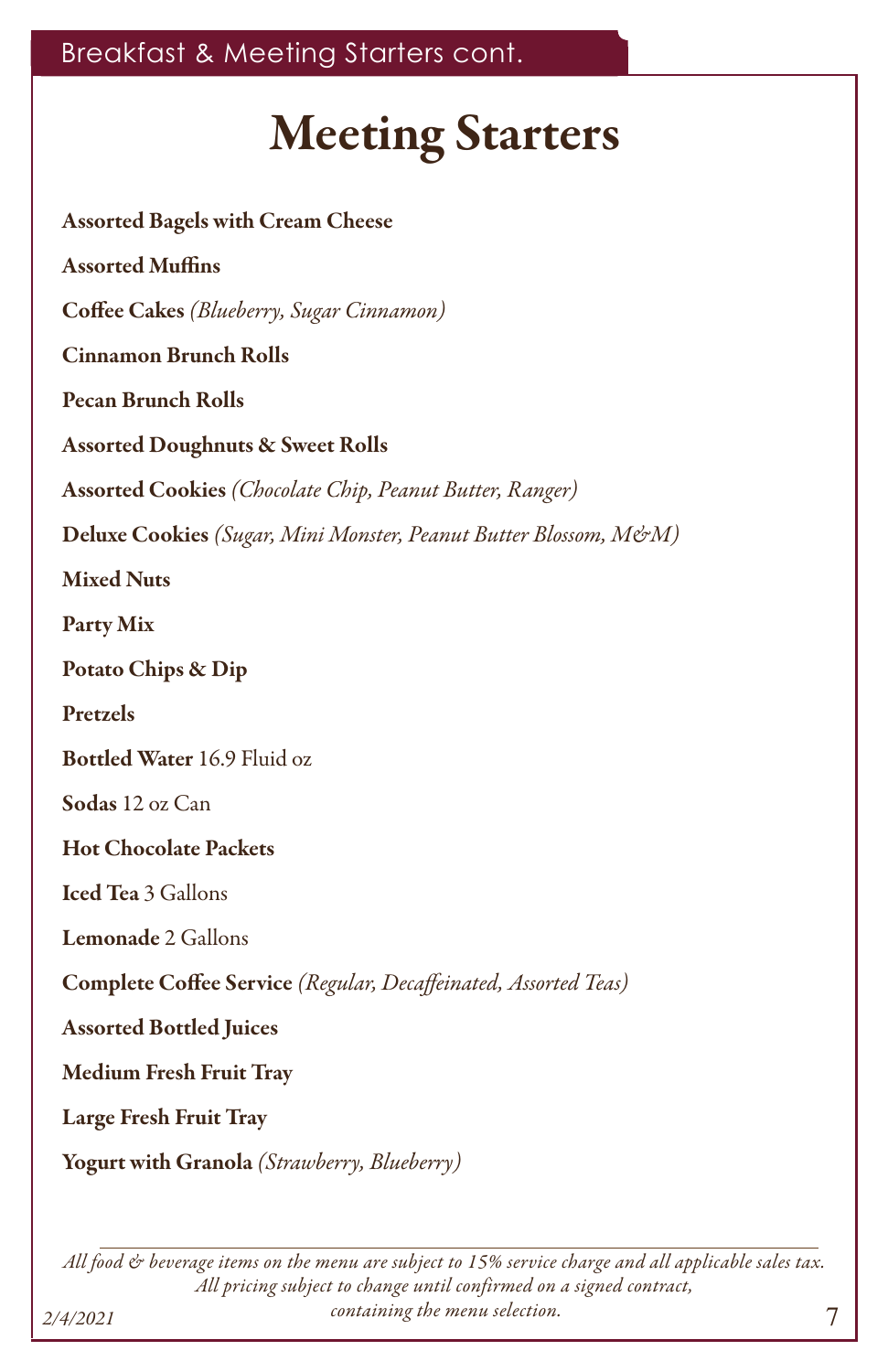# Appetizers & Desserts

# Appetizers

# Hot Appetizers

Baked Brie in Puff Pastry & French Bread Parmesan Spinach Artichoke Dip & French Bread Bacon Wrapped Water Chestnuts *(Plain or BBQ)* Meatballs *(BBQ or Stroganoff )*  Vegetable Cheese Stuffed Mushrooms Italian Sausage Cheese Stuffed Mushrooms Loaded Tater Tots *(Bacon, Cheddar Cheese, Green onion, with Sour Cream)* Spanokopita *(Spinach and Cheese stuffed Phyllo dough)* Mini Beef Wellingtons

# Cold Appetizers

Tomato Basil Bruschetta & French Bread Cheese Cubes & Crackers *(Cheddar, Brick & Pepper Jack)* Cheese Ball & Crackers Spinach Dip *(Served in a Bread Bowl)*  Vegetable Tray & Dip Shrimp Bowl *(Cocktail Sauce & Lemons; 100 pcs.)* Fresh Fruit Tray with a Cream Cheese Dip Caprese Salad Platter *(Tomatoes, Fresh Mozzarella, Basil and Balsamic reduction)*

# Carving Stations *(Available upon request)*

#### Beef, Turkey, Pork or Ham

8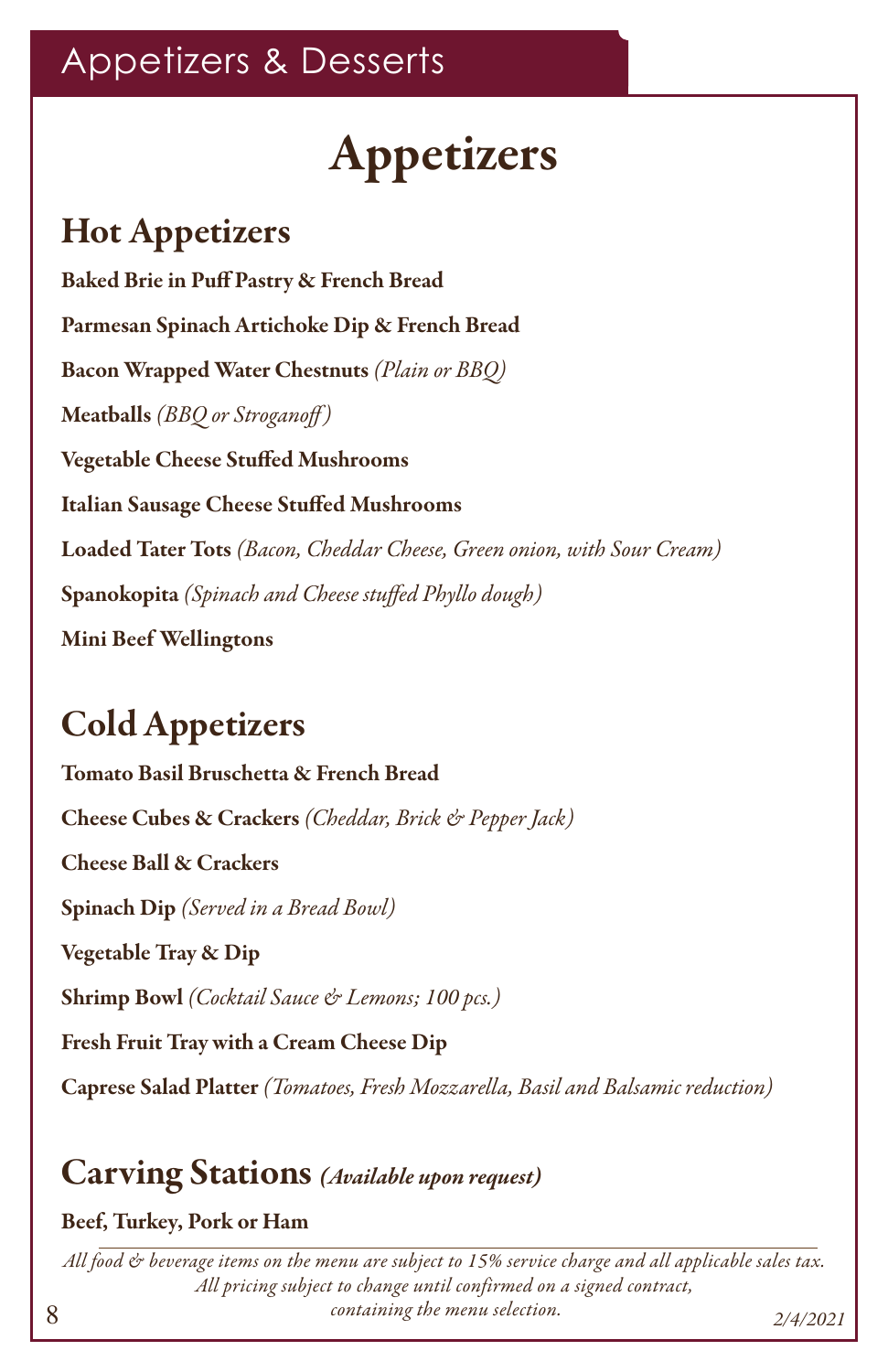## Appetizers & Desserts cont.

# Additional Snacks

Mixed Nuts Party Mix Potato Chips & Dip Pretzels Homemade Chips and Dip *(Original or BBQ with French Onion or Ranch Dip)*

### Desserts *(Additional Charge Per Person)*

Assorted Doughbox Pies

Assorted Doughbox Doughnuts

Fudge Brownie with Ice Cream

Single Scoop of Ice Cream or Sherbet

Angel Food Cake with Berries

Assorted Layer Cakes

#### Assorted Mini Parfaits

*(Choice of 3- Raspberry Cheesecake, S'mores, Grasshopper, Banana Cream, Strawberry Pretzel, Chocolate Crunch)*

Assorted New York Style Cheesecakes with Toppings

*All food & beverage items on the menu are subject to 15% service charge and all applicable sales tax. All pricing subject to change until confirmed on a signed contract, containing the menu selection. 2/4/2021*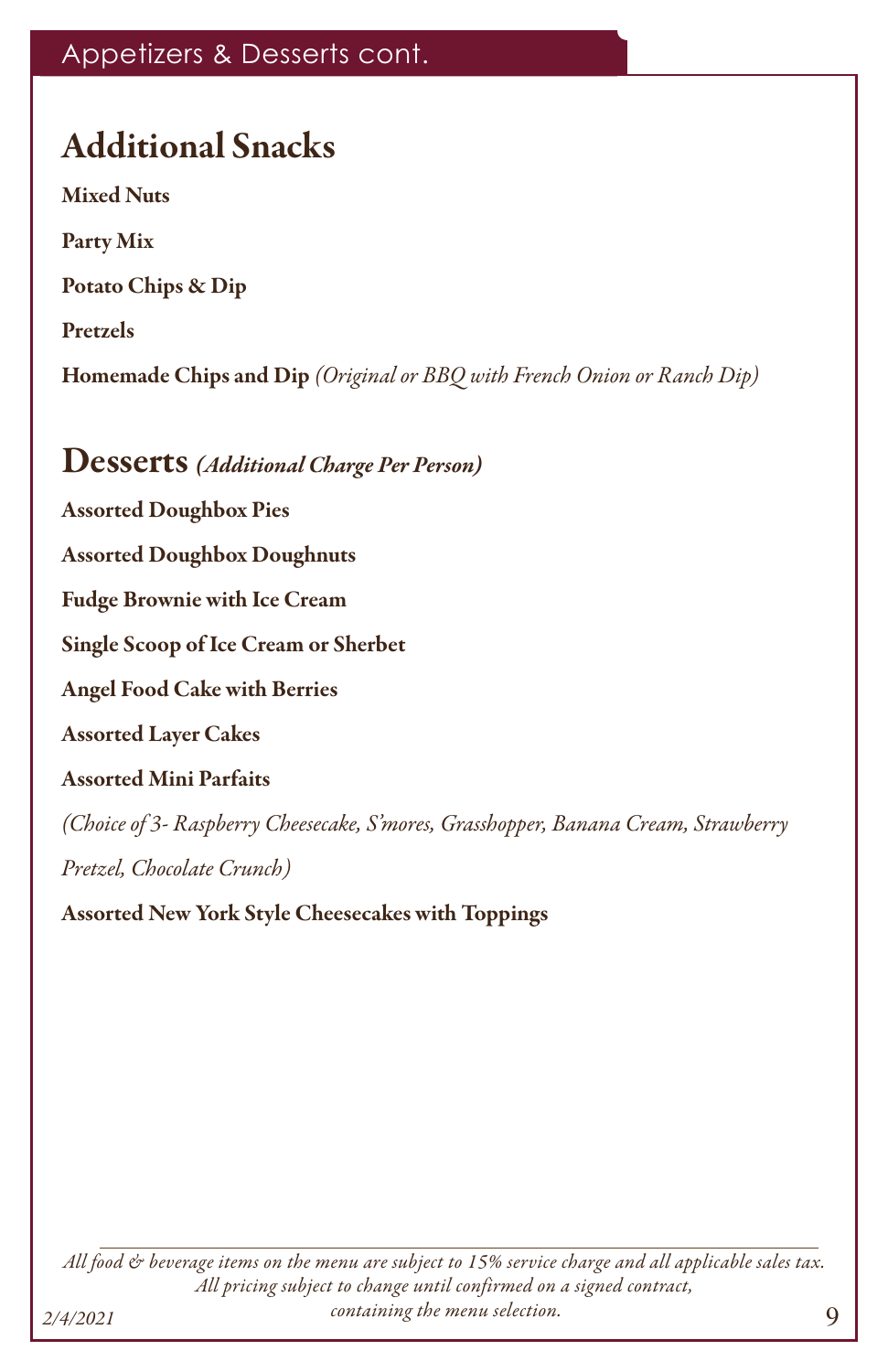# Special Buffets

# Special Buffets

*Groups of 30 or more. All Selections Include Coffee, Iced Tea and Lemonade. Served on disposables. Requests for china - additional charge.*

# Chef Salad Buffet

Tossed Salad, Tomatoes, Cucumbers, Ham, Turkey, Egg, Bacon, Onion, Cheddar and Mozzarella Cheeses, Croutons, Doughbox Rolls and Choice of Two Dressings. Served with Choice of Soup or One Basic Side.

### Chicken Caesar & Spinach Salad Buffet

Sliced Grilled Chicken, Romaine, Spinach, Egg, Bacon, Onion, Parmesan Cheese, Mozzarella Cheese, Croutons, Doughbox Rolls and Choice of Two Dressings. Served with Choice of Soup or One Basic Side.

## Sandwich Buffet

*(Choose Two)*: Deli Ham & Cheese, Deli Turkey & Cheese, Hot BBQ Pork, Hot Creamed Chicken, Sloppy Joe or Chicken Salad Croissant. Served with Potato Chips, Choice of One Basic Side, appropriate Toppings or Condiments.

## Taco & Nacho Buffet

Flour Tortillas, Tortilla Chips, Taco Meat, Refried Beans, Cheddar Cheese, Lettuce, Tomatoes, Black Olives, Onions, Nacho Cheese Sauce, Salsa and Sour Cream. Served with Churro Cheesecake Bars or One Basic Side.

## Baked Potato & Chili Buffet

Baked Potatoes and Chili with Toppings: Steamed Broccoli, Bacon, Cheddar Cheese, Cheese Sauce, Sour Cream and Butter. Served with Cornbread. *Or with Tossed Salad at an additonal charge*

## Pasta Buffet

Fettuccini Alfredo, Penne with Marinara Sauce with Toppings: Diced Chicken, Meatballs and Parmesan Cheese. Served with Choice of Side Salad and Garlic Bread. *Maximum of 250 people.*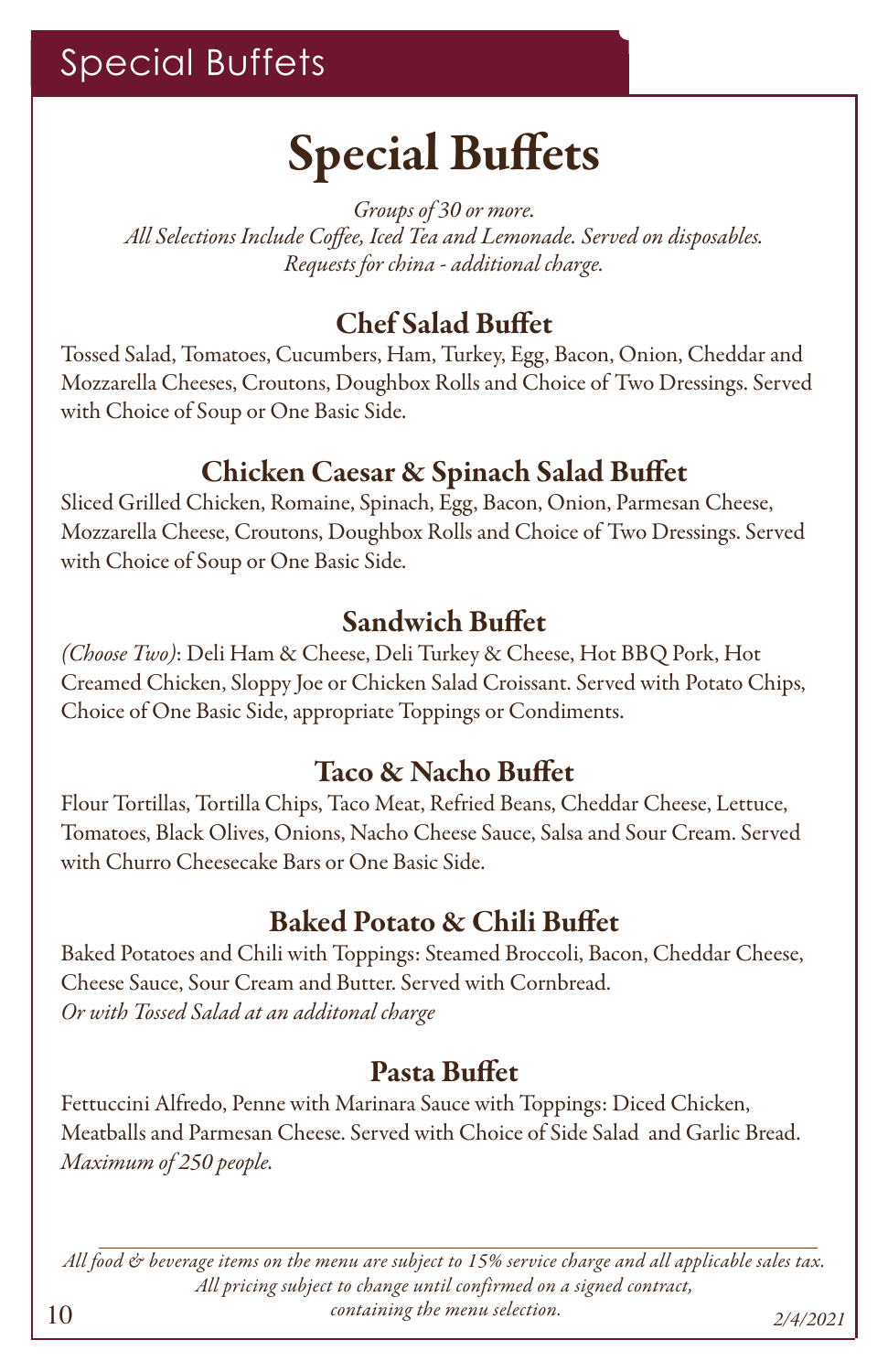#### Special Buffets cont.

#### Burger Buffet

Grilled Hamburgers and Chicken Breasts, Buns, American and Swiss Cheeses, Lettuce, Tomatoes, Onions, Pickles, Condiments, Potato Chips and Choice of One Basic Side.

## Chicken Fajita Buffet

Seasoned Sliced Chicken, Fajita Vegetables, Flour Tortillas, Lettuce, Tomatoes, Cheddar Cheese, Sour Cream, Salsa, Tortilla Chips and Spanish Rice. Served with Cinnamon Sugar Tortilla Chips or One Basic Side. *Guacamole may be added for an additional charge*

# Side Options:

Basic Sides: *Add a Basic Side for an additional charge* Cole Slaw *(Sweet & Sour)* Macaroni Salad

Potato Salad Pasta Vinaigrette Three Bean Salad

#### Side Salads:

*Add a Side Salad for an additional charge. OR upgrade a Basic Side for an additonal charge.* Tossed Salad - *with two dressings* Caesar Salad- *with Caesar dressing & one additional dressing* Spinach Salad - *with two dressings* 7 Layer Salad *Salad Dressings:*  Ranch, French, Poppy Seed, Italian, Caesar, Raspberry

#### Deluxe Sides, Soups & Desserts

*Add a Deluxe Side for an additional charge. OR upgrade a Basic Side for an additonal charge. Sides: Soups:*

Broccoli & Cauliflower Baked Macaroni & Cheese Fresh Fruit

#### *Desserts:*

Cheesecake Dessert with 1 Topping Lemongate Oreo Fluff Watergate

Beef & Noodle Chicken Noodle Chili Corn Chowder Cream of Broccoli Cream of Potato Bacon Creamy Chicken Fajita Ham & Bean

Vegetable *(No Beef )* Vegetable Beef

Vinaigrette.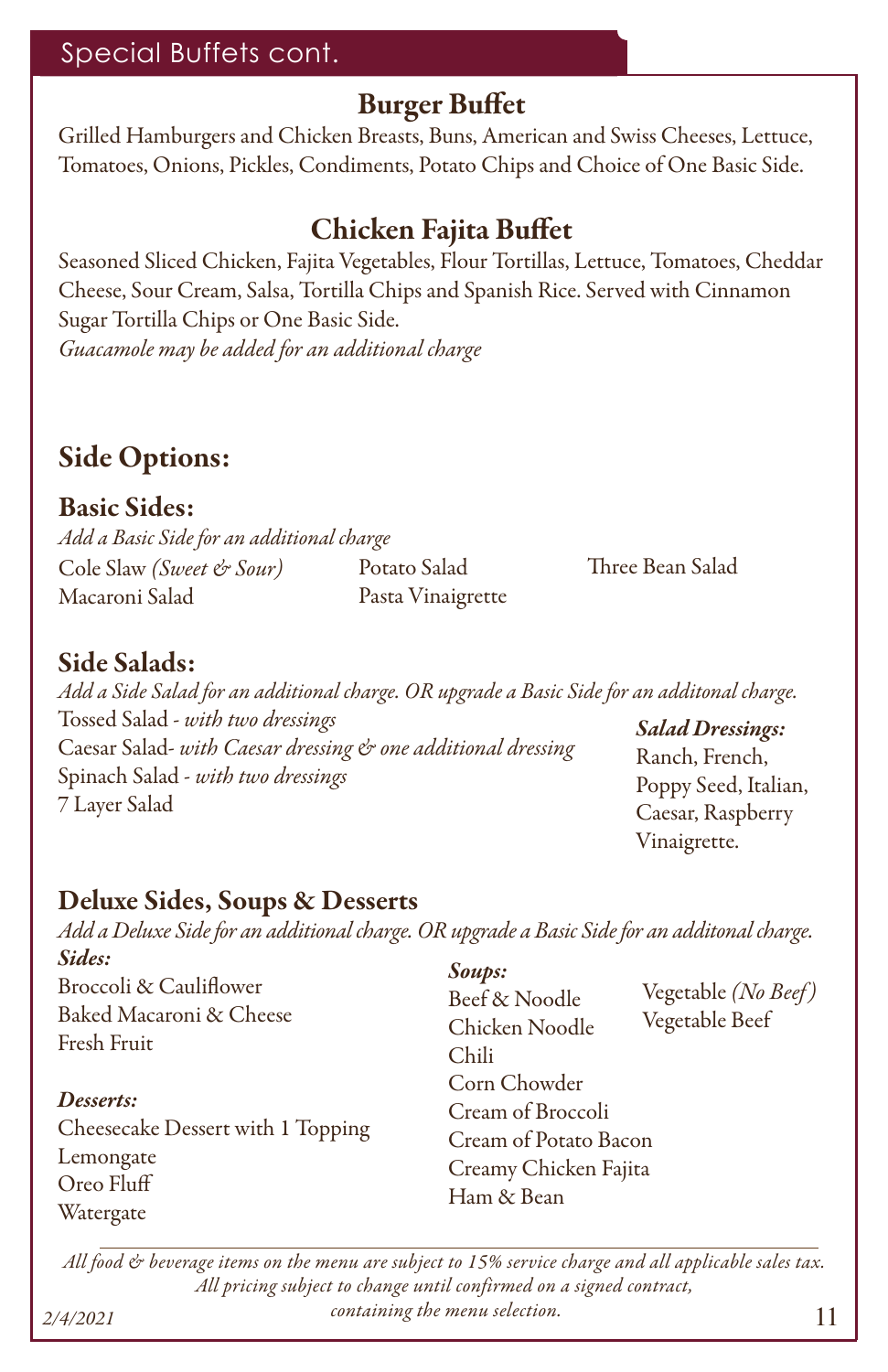# **Dinners**

# One Meat Buffet

#### One Meat Buffet

*Groups of 30 or more. Served on china.*

Dinners include ONE entree selection, One Vegetable, One Salad, One Starch, Doughbox Dinner Rolls, Coffee, Iced Tea and Lemonade. *See page 13 for side options.*

Grilled Chicken - *choice of sauce*

# Hand Breaded Chicken Breast

- *choice of sauce*

Roasted Pork Loin *(choice of Gravy or Cherry Balsamic Sauce*

Smoked Pulled Pork *(Homemade Sweet BBQ Sauce and Carolina Gold BBQ Sauce on the side)*

Smoked Chicken Quarters *(Homemade Sweet BBQ Sauce and Carolina Gold BBQ Sauce on the side)*

# Buffet/Family Style Selections

Buffet OR Served Family Style\* for an additional charge *Groups of 30 or more. Served on china.*

Dinners include ONE selection from the Entrée A list and ONE selection from the Entrée B list.

The Two Entrées are served with the following sides and beverages: One Vegetable\*, One Salad\*, One Starch\*, Doughbox Rolls or Garlic Bread, Butter, Coffee, Lemonade and Iced Tea. \**See page 13 for side options.*

| Entrée A (Choose One):                            |                                | Entrée B (Choose One):                                  |                              |  |
|---------------------------------------------------|--------------------------------|---------------------------------------------------------|------------------------------|--|
| <b>Baked Ham</b>                                  | <b>Swiss Steak</b>             | <b>Grilled or Hand</b><br><b>Breaded Chicken Breast</b> | <b>Cheese Manicotti</b>      |  |
| <b>Roast Beef</b>                                 | <b>Turkey</b>                  | Choice of Sauce:                                        | <b>Marinara</b>              |  |
|                                                   | Roasted Pork Loin (with Gravy) | BBQ                                                     | Vegetable Lasagna<br>Alfredo |  |
| <b>Barn Chicken</b><br>(parties under 250 guests) |                                | Italian                                                 |                              |  |
|                                                   |                                | Teriyaki                                                | <b>Lemon Pepper Tilapia</b>  |  |
| <b>Smoked Pulled Pork</b>                         |                                | Pesto Mornay Cream                                      | Parmesan Herb                |  |
|                                                   |                                | Roasted Mushroom                                        | <b>Breaded Tilapia</b>       |  |
| <b>Smoked Brisket</b>                             |                                | and Herb Cream                                          |                              |  |
| -\$2.00 per person                                |                                | Cherry Balsamic                                         |                              |  |
| <b>Smoked Ribs</b><br>-\$2.00 per person          |                                | Bacon Parmesan Cream<br><b>Chicken Cordon Bleu</b>      |                              |  |

\*Family Style - each dish is served on platters or in large bowls to be passed around from person to person.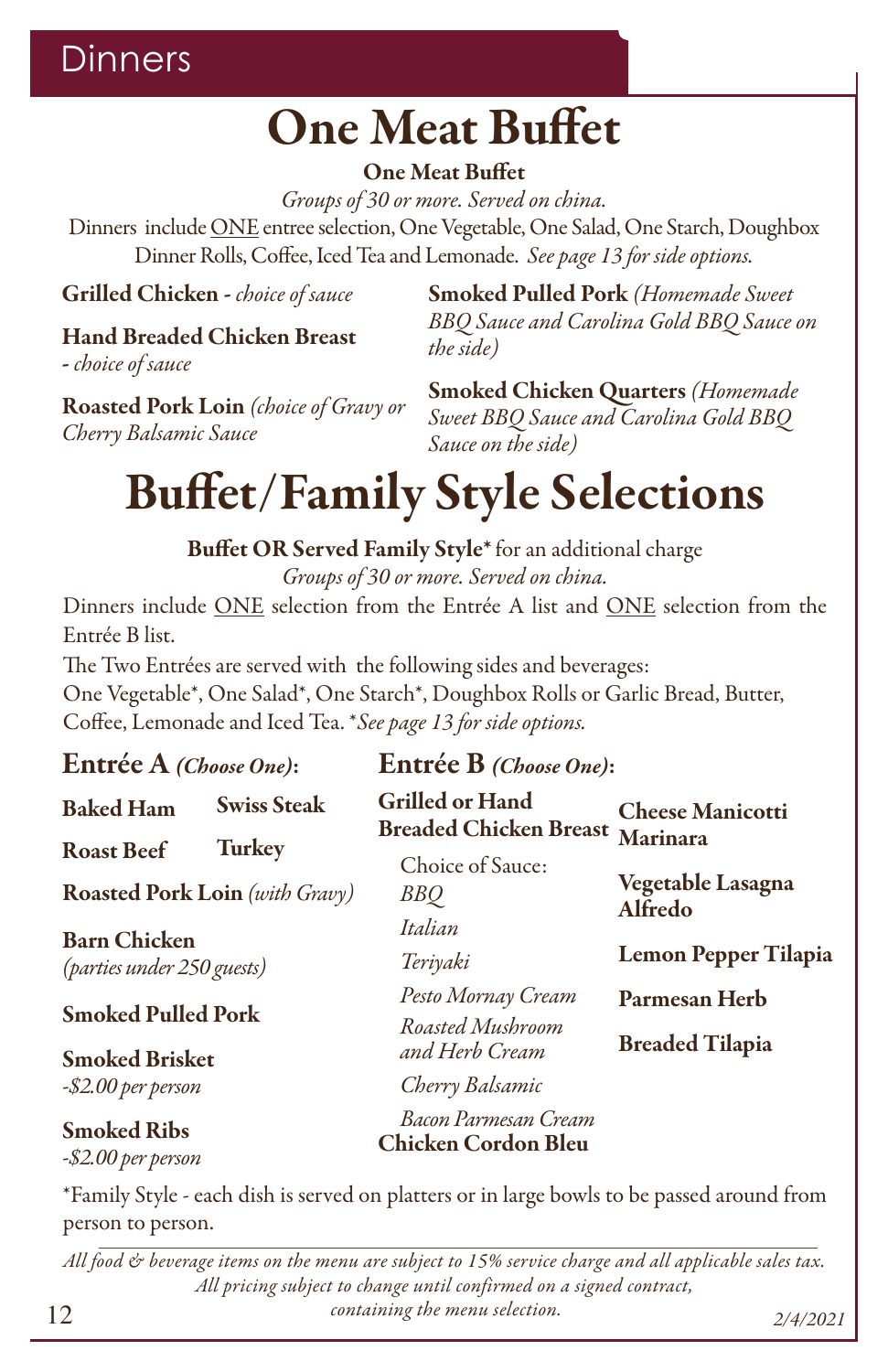### Dinners cont.

# Side Offerings: Vegetable Options

Corn Peas Baby Carrots Green Beans with Onion & Bacon

### Starch Options

Rice Pilaf Roasted Red Skin Potatoes Au Gratin Potatoes Mashed Potatoes & Gravy Baked Potatoes with Butter & Sour Cream Homemade Macaroni & Cheese

#### Vegetable Blend Options

California - Broccoli, Cauliflower, Carrots Sicilian - Whole Green Beans, Carrots, Cauliflower, Red & Yellow Peppers Riviera - Whole Green Beans, Whole Yellow Beans, Baby Carrots Northwest - Broccoli, Green Beans, Yellow Beans, Carrots, Yellow Carrots, Red Peppers Normandy - Broccoli, Cauliflower, Carrots, Zucchini, Yellow Squash

### Salad Options

Tossed Salad - Lettuce Mix of Iceberg, Romaine, Carrots & Red Cabbage. Served with toppings of Tomato, Cucumber, Croutons and choice of Two Dressings

Spinach - Traditional toppings of Chopped Eggs, Bacon, Red Onion and choice of Two Dressings

Caesar - Romaine Lettuce, Parmesan Cheese, Croutons with Caesar Dressing and choice of One Additional Dressing

Mixed Greens - Lettuce Mix of Iceberg, Romaine, Spinach, Carrots & Red Cabbage. Served with Bell Peppers, Cheese Blend, Croutons and choice of Two Dressings

\*Or Choose a Basic Side Option on page 11

#### Salad Dressings

*(choice of 2 per meal)* Caesar French Italian Poppy Seed Thousand Island Raspberry Vinaigrette Ranch Fat Free Ranch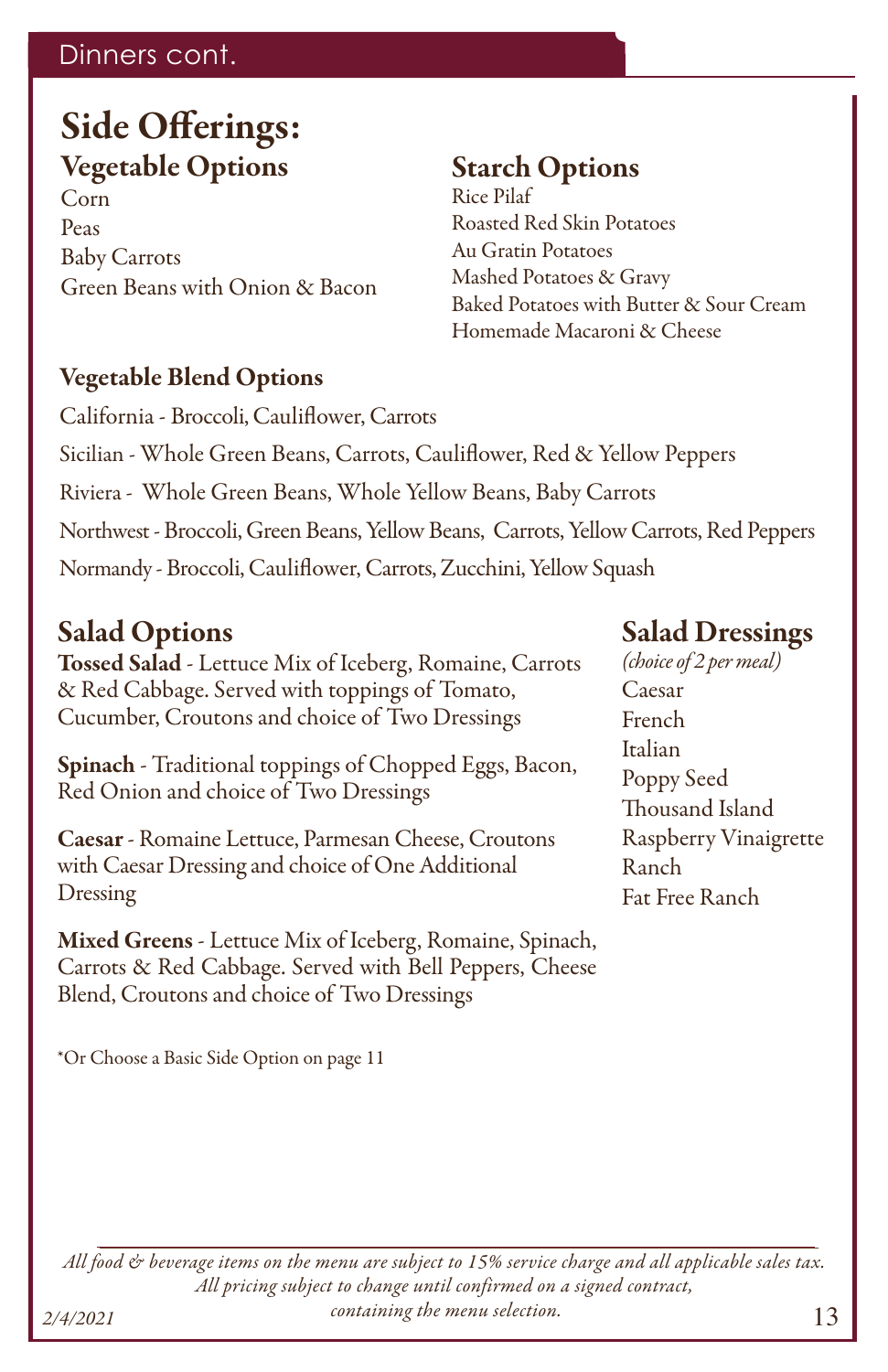# Signature Menu

# Plated Entree Selections

*All Entrée's are served Plated on China. Groups of 30 - 250 guests.* All Entrée's include choice of Starch, Vegetable, Salad or Doughbox Dinner Rolls, Coffee, Iced Tea and Lemonade.

*Desserts Options listed on page 9. See page 14 for side options.*

### Chicken Entrées

#### Pan Seared or Grilled Chicken Breast

Choice of Sauce:

*Italian BBQ Teriyaki Bacon Parmesan Cream* *Roasted Mushroom and Herb Cream Pesto Mornay Cream Honey Pecan Crusted Cherry Balsamic*

### Beef Entrées

Slow Roast Beef Pot Roast Slow roasted in its natural juices.

Prime Rib Roasted Boneless Beef Rib served with AuJus & Horseradish Sauce

Top Sirloin (6 oz.)

### Pork Entrée

#### Pork Tenderloin Slices of Pork Tenderloin with Bourbon Glaze or Cherry Balsmic Sauce

## Fish Entrée

Grilled Salmon

Salmon Fillet finished with a choice of sauce: Sun Dried Tomato Butter, Orange Bourbon Sauce or Cedar Smoked with Maple Ginger Glaze

> Vegetarian Entrée Portabello Mushroom Stuffed with Wild Rice

## Combination Platters

Beef and Chicken Breast *(petite sirloin) (please choose one selection from the Chicken Entrées)*

Beef and Fish Entrée *(petite sirloin) (please choose one selection from the Fish Entrées)*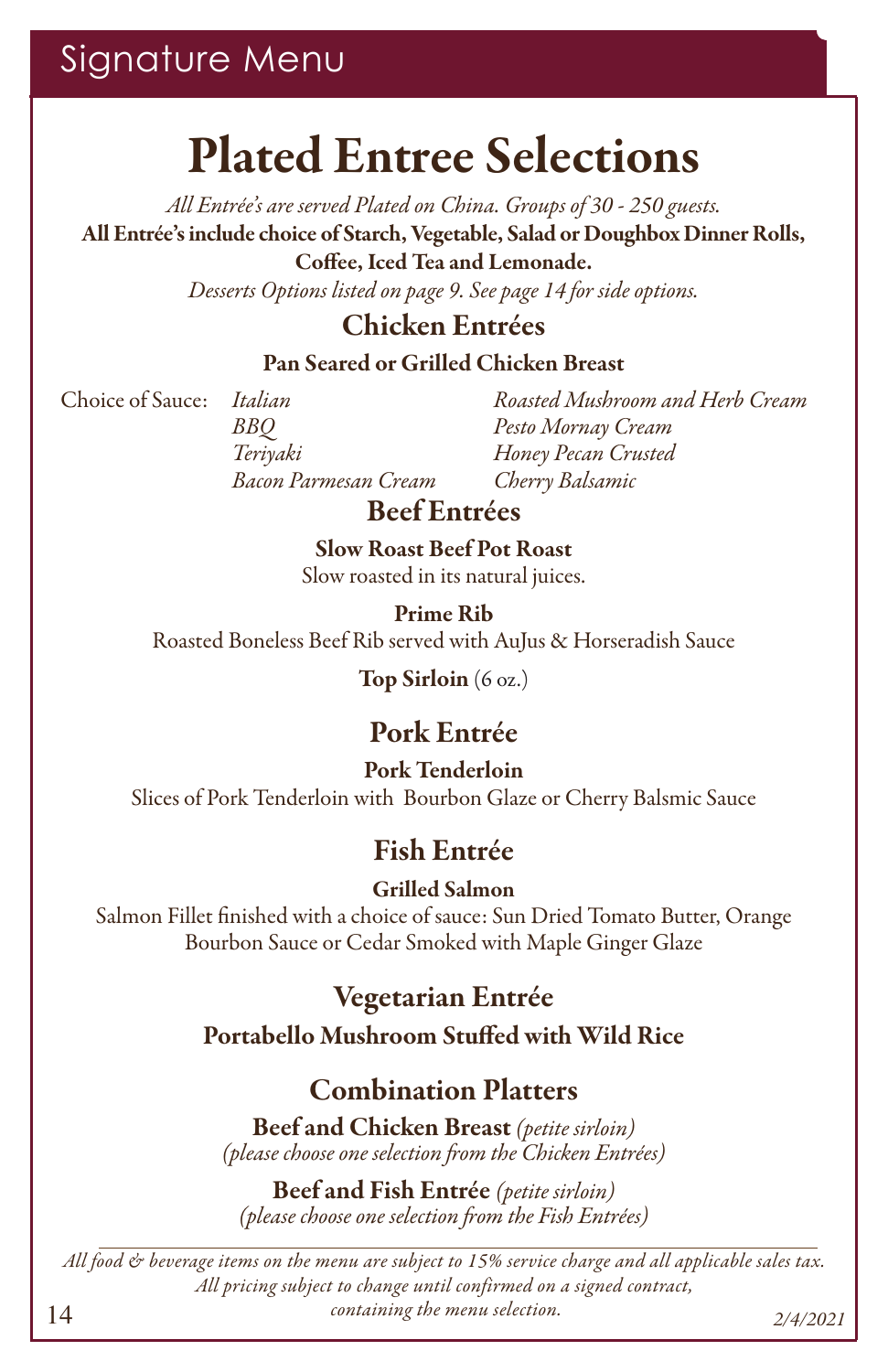## Signature Menu, cont.

# Plated Sides:

### Vegetable Options

Asparagus Baby Carrots with tops Rainbow Carrots Broccoli Broccolini Green Beans with Bacon and Onion

# Starch Options

Rice Pilaf Roasted Red Skins Mashed Potatoes with Gravy Au Gratin Potatoes Baked Potato with Butter and Sour Cream

## Salad Options

Caesar Wedge Salad- Petite Romaine Lettuce Wedge, Shaved Parmesan Cheese, Croutons with Caesar Dressing.

Tossed Salad - Lettuce Mix of Iceberg, Romaine, Carrots & Red Cabbage. Served with toppings of Tomato, Cucumber, Croutons and choice of Two Dressings

Spinach - Traditional toppings of Chopped Eggs, Bacon, Red Onion and choice of Two Dressings

Mixed Greens - Lettuce Mix of Iceberg, Romaine, Spinach, Carrots & Red Cabbage. Served with Bell Peppers, Cheese Blend, Croutons and choice of Two Dressings

\*Or Choose a Basic Side Option on page 11

### Salad Dressings

*(choice of 2 per meal)* Caesar French Italian Poppy Seed Thousand Island Raspberry Vinaigrette Ranch Fat Free Ranch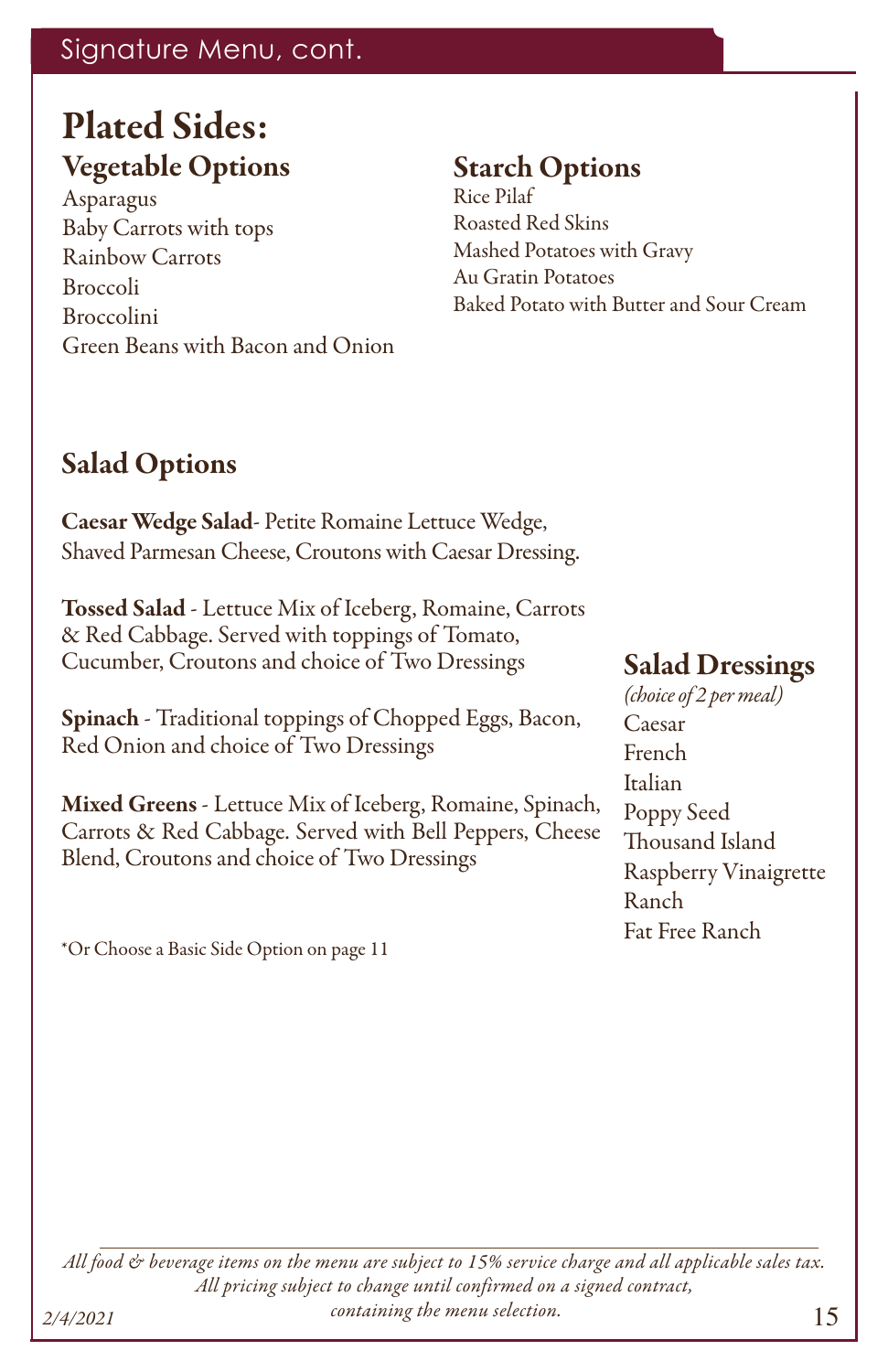# Alcoholic Beverages

*A bartender fee of \$100.00 for up to 5 hours applies on each bar, an additional hour may be added for an additional charge of \$75.00 per bartender fee (maximum 6 hours-Bar service to end no later than 11:00pm). For each 100 guests one bartender is recommended to efficiently serve your guests. When there is a bar, we offer Pepsi fountain pop service at \$1.00 per guest based on your final guest count.*

Host Corkage Bar - A count of open bottles and kegs would be added to the event bill. Host Tally Bar – A count of each type of drink would be added to the event bill. Cash Bar - Price per drink, paid for by the guest at time of ordering.

### Beer & Wine

Domestic Beer *(12 oz bottle)* 16 gallon Keg *(165 -12 oz servings)* Choices: Budweiser, Bud Light, Coors Light, Miller Lite, Yuengling Lager *Restocking fee per untapped Keg ordered.*

Premium Beer *(12 oz bottle)*  Choices: Corona & Corona Lite (some premium beers available by the keg)

Woodbridge Wine Choices: Cabernet Sauvignon, Chardonnay, Merlot, Pinot Grigio, Moscato

Knotty Vines - NW Ohio Winery Signature Knotty Red or White and Knaughty Blush

*Additional wines available, special order by the case*

Champagne *(750 ml bottle)*  Sparkling Asti Spumanti

Champagne Punch *(gallon)*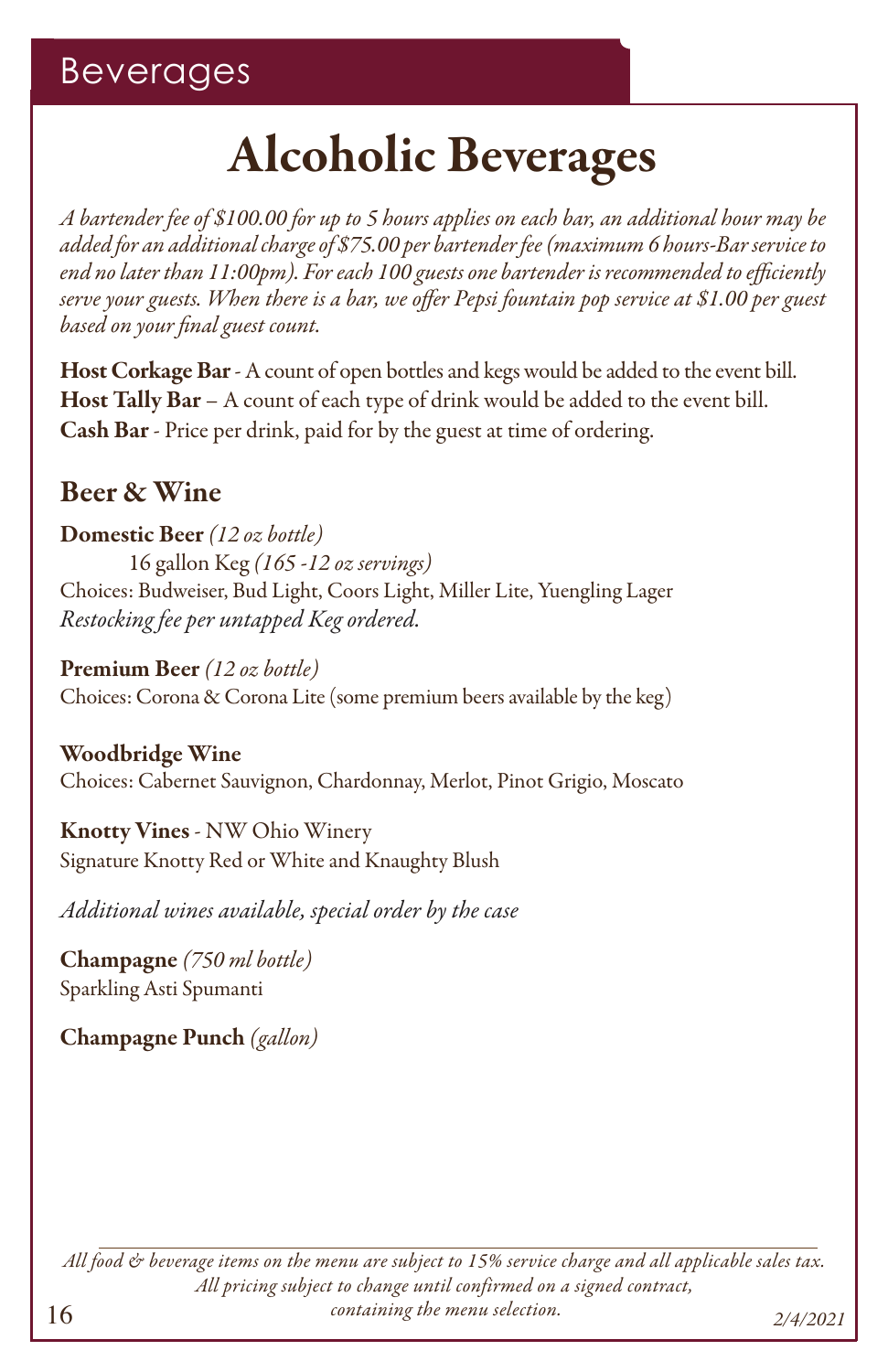### Beverages cont.

### Non-Alcoholic Beverages

Pepsi Products *(12 oz can)* Bottled Water *(16.9 oz)* Bottled Juices *(10 oz)* Complete Coffee Service *(Regular, Decaf, Hot Tea)* Coffee *(Regular & Decaf )* Lemonade *(min. 2 gallons)* Iced Tea *(min. 3 gallons)* Punch Sparkling White Grape Juice *(750 ml bottle)*

## Liquor/Spirits

| Choices: Bacardi Rum, Jack Daniels Whiskey, Jim Beam Bourbon, Smirnoff Vodka, |  |
|-------------------------------------------------------------------------------|--|
| Captain Morgan Rum, Seagram's Bourbon, Amaretto, Schnapps or Kaluha           |  |